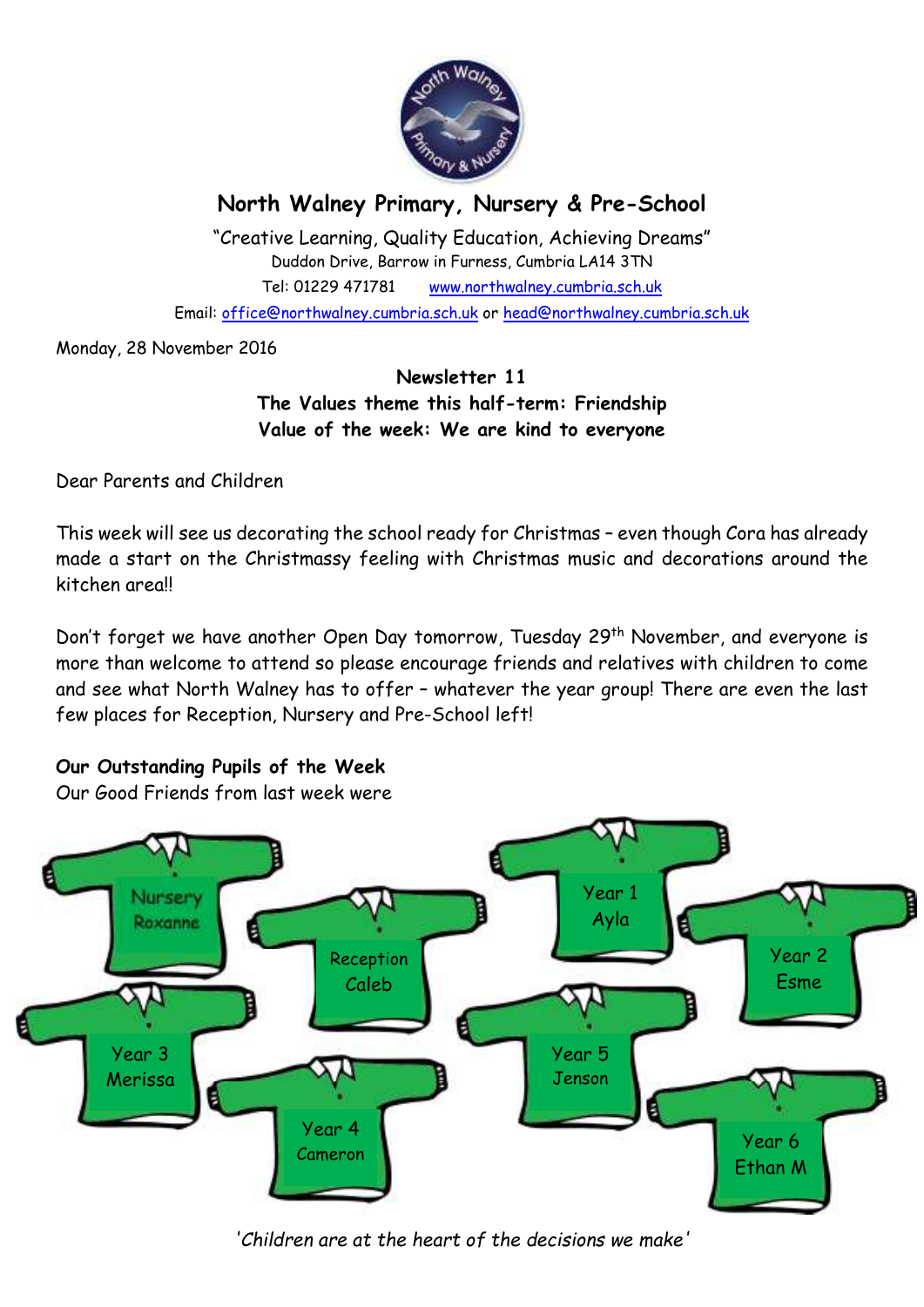

#### **Christmas Dinner**

Carrying on with the theme of Cora being ready and raring for Christmas, I am pleased to announce that we will be having our School Christmas Dinner on  $13<sup>th</sup>$  December. The menu is already on the Dolce website so just log on and order your child's Christmas Dinner for the day! We're all looking forward to it!

#### **Car update**

Some of you will have seen the traffic wardens who were out and about last week advising parents where they can and where they cannot park their cars. Please be aware that they did warn some parents of possible fines if parking was done in a dangerous place! Hopefully now we won't have any more problems!





#### **New library ready and raring to go!**

Thanks to everyone who has helped get the new school library ready and raring for action – from the new furniture and rugs to the new books from parents and the PTA! The library looks fantastic and is a real bonus to the school, allowing the children to soon be able to borrow books from school when they want to. Fantastic! If you want to come and have a nosey, then please do pop in some time.

#### **And more about books – Oxford Reading Tree!**

Miss Mountford and I have been looking at all of the Oxford Reading Tree books over the last few weeks and soon realised that some of them were in such bad condition that they needed throwing away. So……we've now bought a whole new batch of books for all of the children and once they have been stamped with the school logo, then they will be coming home for the children to read. Please, please, please can everyone look after them as they cost roughly £3.00 per book! Thank you!





#### **And more about Oxford Reading Tree**

I have now put a link on the Home Page of the school website to the wonderful resources that go alongside our reading scheme. If you find the logo (see left) and click on it, you will be able to encourage your child to read even more via their laptop/tablet/computer etc. And the more we encourage them to read, the more they will pick up learning in other areas. Please do use the link if possible!

#### **Christmas Fair – Thursday 8th December**

The Fair is fast approaching and will be held on Thursday  $8<sup>th</sup>$ December from 3:30pm until 5pm. Donations of prizes for the Tombola can be left at the school office – thank you for any donations!